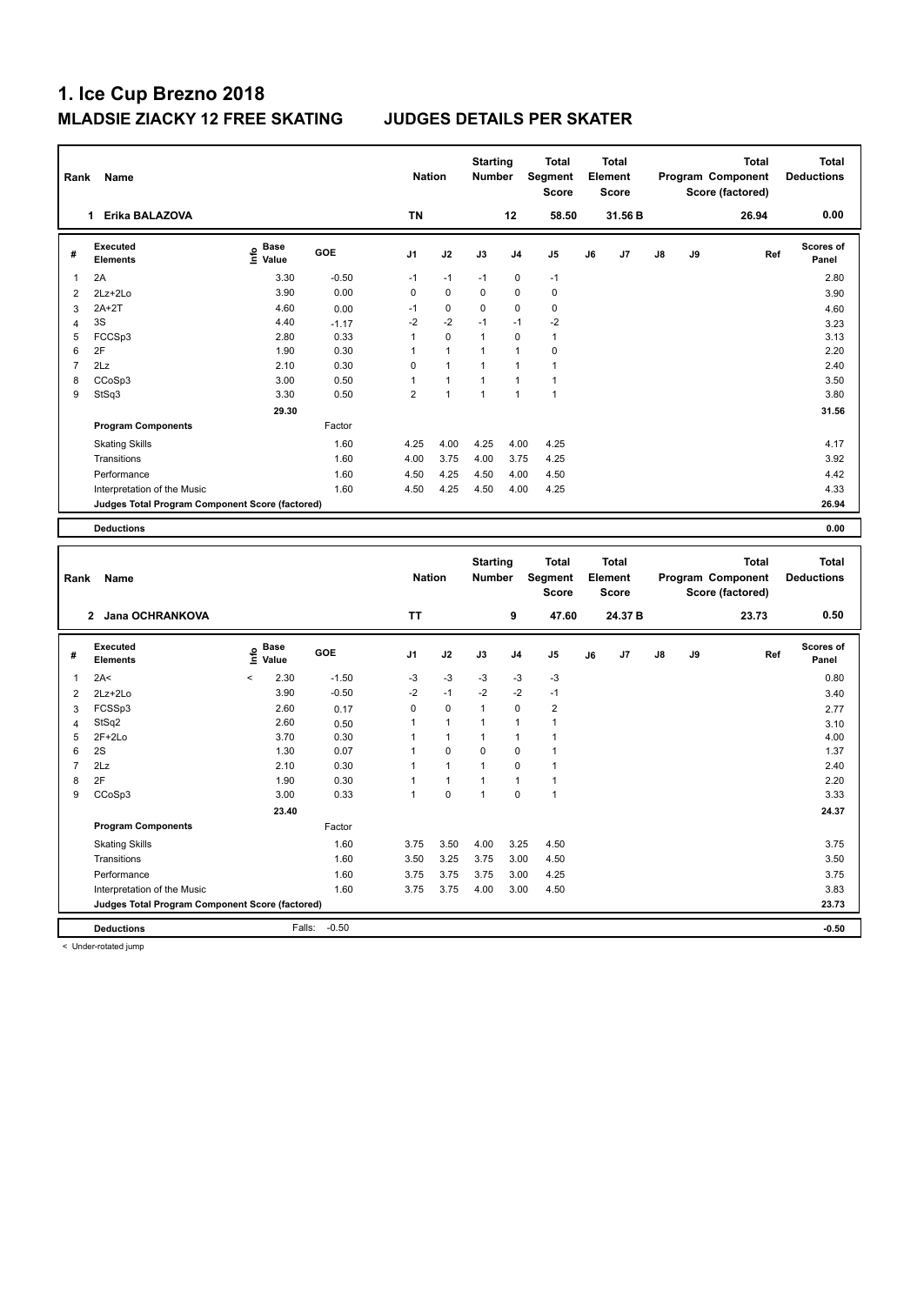| Rank                | Name                                            |                                           |              |                             | <b>Nation</b> | <b>Starting</b><br><b>Number</b> |                | <b>Total</b><br>Segment<br><b>Score</b> |    | <b>Total</b><br>Element<br><b>Score</b> |    |    | <b>Total</b><br>Program Component<br>Score (factored) | <b>Total</b><br><b>Deductions</b> |
|---------------------|-------------------------------------------------|-------------------------------------------|--------------|-----------------------------|---------------|----------------------------------|----------------|-----------------------------------------|----|-----------------------------------------|----|----|-------------------------------------------------------|-----------------------------------|
|                     | 3 Anna SIMOVA                                   |                                           |              | <b>NMV</b>                  |               |                                  | 4              | 47.16                                   |    | 23.30                                   |    |    | 23.86                                                 | 0.00                              |
| #                   | Executed<br><b>Elements</b>                     | $\frac{e}{E}$ Base<br>$\frac{E}{E}$ Value | GOE          | J1                          | J2            | J3                               | J <sub>4</sub> | J <sub>5</sub>                          | J6 | J7                                      | J8 | J9 | Ref                                                   | <b>Scores of</b><br>Panel         |
| $\overline{1}$      | 2Lz+2Lo                                         | 3.90                                      | 0.30         | $\mathbf{1}$                | $\mathbf{1}$  | 1                                | 1              | $\overline{1}$                          |    |                                         |    |    |                                                       | 4.20                              |
| $\overline{2}$      | $2F+2Lo$                                        | 3.70                                      | 0.30         | $\mathbf{1}$                | $\mathbf{1}$  | $\mathbf{1}$                     | 1              | $\overline{1}$                          |    |                                         |    |    |                                                       | 4.00                              |
| 3                   | FCCSp3                                          | 2.80                                      | 0.50         | $\mathbf{1}$                | 0             | 1                                | 1              | $\mathbf{1}$                            |    |                                         |    |    |                                                       | 3.30                              |
| $\overline{4}$      | StSq2                                           | 2.60                                      | 0.50         | 1                           | 0             | $\mathbf{1}$                     | 1              | $\overline{1}$                          |    |                                         |    |    |                                                       | 3.10                              |
| 5                   | 2Lz                                             | 2.10                                      | 0.00         | 0                           | 0             | $\Omega$                         | 1              | $\mathbf 0$                             |    |                                         |    |    |                                                       | 2.10                              |
| 6                   | Α                                               | 0.00                                      | 0.00         |                             |               |                                  |                | L,                                      |    |                                         |    |    |                                                       | 0.00                              |
| $\overline{7}$      | 2F                                              | 1.90                                      | 0.00         | $\mathbf 0$                 | 0             | 0                                | 0              | $\mathbf 0$                             |    |                                         |    |    |                                                       | 1.90                              |
| 8                   | 2S                                              | 1.30                                      | 0.07         | $\mathbf 0$                 | $\mathbf{1}$  | 1                                | 0              | $\pmb{0}$                               |    |                                         |    |    |                                                       | 1.37                              |
| 9                   | CCoSp3                                          | 3.00                                      | 0.33         | $\mathbf{1}$                | 0             | 0                                | 1              | $\overline{1}$                          |    |                                         |    |    |                                                       | 3.33                              |
|                     |                                                 | 21.30                                     |              |                             |               |                                  |                |                                         |    |                                         |    |    |                                                       | 23.30                             |
|                     | <b>Program Components</b>                       |                                           | Factor       |                             |               |                                  |                |                                         |    |                                         |    |    |                                                       |                                   |
|                     | <b>Skating Skills</b>                           |                                           | 1.60         | 3.75                        | 3.50          | 3.75                             | 3.50           | 4.00                                    |    |                                         |    |    |                                                       | 3.67                              |
|                     | Transitions                                     |                                           | 1.60         | 3.75                        | 3.50          | 3.50                             | 3.50           | 3.75                                    |    |                                         |    |    |                                                       | 3.58                              |
|                     | Performance                                     |                                           | 1.60         | 4.25                        | 3.75          | 3.75                             | 3.50           | 4.00                                    |    |                                         |    |    |                                                       | 3.83                              |
|                     | Interpretation of the Music                     |                                           | 1.60         | 4.25                        | 3.75          | 4.00                             | 3.25           | 3.75                                    |    |                                         |    |    |                                                       | 3.83                              |
|                     | Judges Total Program Component Score (factored) |                                           |              |                             |               |                                  |                |                                         |    |                                         |    |    |                                                       | 23.86                             |
|                     |                                                 |                                           |              |                             |               |                                  |                |                                         |    |                                         |    |    |                                                       |                                   |
|                     | <b>Deductions</b>                               |                                           |              |                             |               |                                  |                |                                         |    |                                         |    |    |                                                       | 0.00                              |
|                     |                                                 |                                           |              |                             |               |                                  |                |                                         |    |                                         |    |    |                                                       |                                   |
|                     |                                                 |                                           |              |                             |               |                                  |                |                                         |    |                                         |    |    |                                                       |                                   |
|                     |                                                 |                                           |              |                             |               | <b>Starting</b>                  |                | <b>Total</b>                            |    | <b>Total</b>                            |    |    | <b>Total</b>                                          | <b>Total</b>                      |
| Rank                | Name                                            |                                           |              | <b>Nation</b>               |               | <b>Number</b>                    |                | Segment                                 |    | Element                                 |    |    | Program Component                                     | <b>Deductions</b>                 |
|                     |                                                 |                                           |              |                             |               |                                  |                | <b>Score</b>                            |    | <b>Score</b>                            |    |    | Score (factored)                                      |                                   |
|                     | 4 Tereza FUCHSOVA                               |                                           |              | ZAF                         |               |                                  | 5              | 46.86                                   |    | 24.86                                   |    |    | 22.00                                                 | 0.00                              |
|                     |                                                 |                                           |              |                             |               |                                  |                |                                         |    |                                         |    |    |                                                       | <b>Scores of</b>                  |
| #                   | Executed<br><b>Elements</b>                     | e Base<br>E Value                         | GOE          | J1                          | J2            | J3                               | J <sub>4</sub> | J <sub>5</sub>                          | J6 | J7                                      | J8 | J9 | Ref                                                   | Panel                             |
|                     |                                                 |                                           |              |                             |               |                                  |                |                                         |    |                                         |    |    |                                                       |                                   |
| $\mathbf{1}$        | $2Lz+2T$                                        | 3.40                                      | 0.30         | $\mathbf{1}$                | $\mathbf{1}$  | 1                                | 1              | $\overline{1}$                          |    |                                         |    |    |                                                       | 3.70                              |
| $\overline{2}$      | $2F+2Lo$                                        | 3.70                                      | 0.30         | $-1$                        | $\mathbf{1}$  | 1                                | 1              | $\overline{1}$                          |    |                                         |    |    |                                                       | 4.00                              |
| 3                   | 2Lz                                             | 2.10                                      | 0.10         | $\mathbf 0$<br>$\mathbf{1}$ | $\mathbf 0$   | 0<br>1                           | $\mathbf{1}$   | $\overline{1}$<br>$\overline{1}$        |    |                                         |    |    |                                                       | 2.20                              |
| $\overline{4}$<br>5 | CCoSp3                                          | 3.00                                      | 0.33<br>0.17 | $\mathbf{1}$                | 0<br>0        | 0                                | 0<br>1         | $\pmb{0}$                               |    |                                         |    |    |                                                       | 3.33                              |
| 6                   | StSq3<br>2F                                     | 3.30<br>1.90                              | 0.30         | $\mathbf{1}$                | $\mathbf{1}$  | $\mathbf{1}$                     | 1              | $\overline{1}$                          |    |                                         |    |    |                                                       | 3.47<br>2.20                      |
| $\overline{7}$      | FCSSp3                                          | 2.60                                      | 0.33         | $\mathbf{1}$                | 1             | 0                                | 0              | $\mathbf{1}$                            |    |                                         |    |    |                                                       | 2.93                              |
| 8                   | 1A                                              | 1.10                                      | 0.13         | $\mathbf{1}$                | 1             | 0                                | 0              | $\mathbf{1}$                            |    |                                         |    |    |                                                       | 1.23                              |
| 9                   | 2Lo                                             | 1.80                                      | 0.00         | $\mathbf{1}$                | $\mathbf 0$   | $\mathbf 0$                      | $\mathbf 0$    | $\mathbf 0$                             |    |                                         |    |    |                                                       | 1.80                              |
|                     |                                                 | 22.90                                     |              |                             |               |                                  |                |                                         |    |                                         |    |    |                                                       |                                   |
|                     |                                                 |                                           | Factor       |                             |               |                                  |                |                                         |    |                                         |    |    |                                                       | 24.86                             |
|                     | <b>Program Components</b>                       |                                           |              |                             |               |                                  |                |                                         |    |                                         |    |    |                                                       |                                   |
|                     | <b>Skating Skills</b>                           |                                           | 1.60         | 3.00                        | 3.50          | 3.50                             | 3.25           | 3.75                                    |    |                                         |    |    |                                                       | 3.42                              |
|                     | Transitions                                     |                                           | 1.60         | 3.00                        | 3.25          | 3.25                             | 3.25           | 3.75                                    |    |                                         |    |    |                                                       | 3.25                              |
|                     | Performance                                     |                                           | 1.60         | 3.50                        | 3.25          | 3.50                             | 3.50           | 4.00                                    |    |                                         |    |    |                                                       | 3.50                              |
|                     | Interpretation of the Music                     |                                           | 1.60         | 3.50                        | 3.50          | 3.75                             | 3.50           | 4.00                                    |    |                                         |    |    |                                                       | 3.58                              |
|                     | Judges Total Program Component Score (factored) |                                           |              |                             |               |                                  |                |                                         |    |                                         |    |    |                                                       | 22.00                             |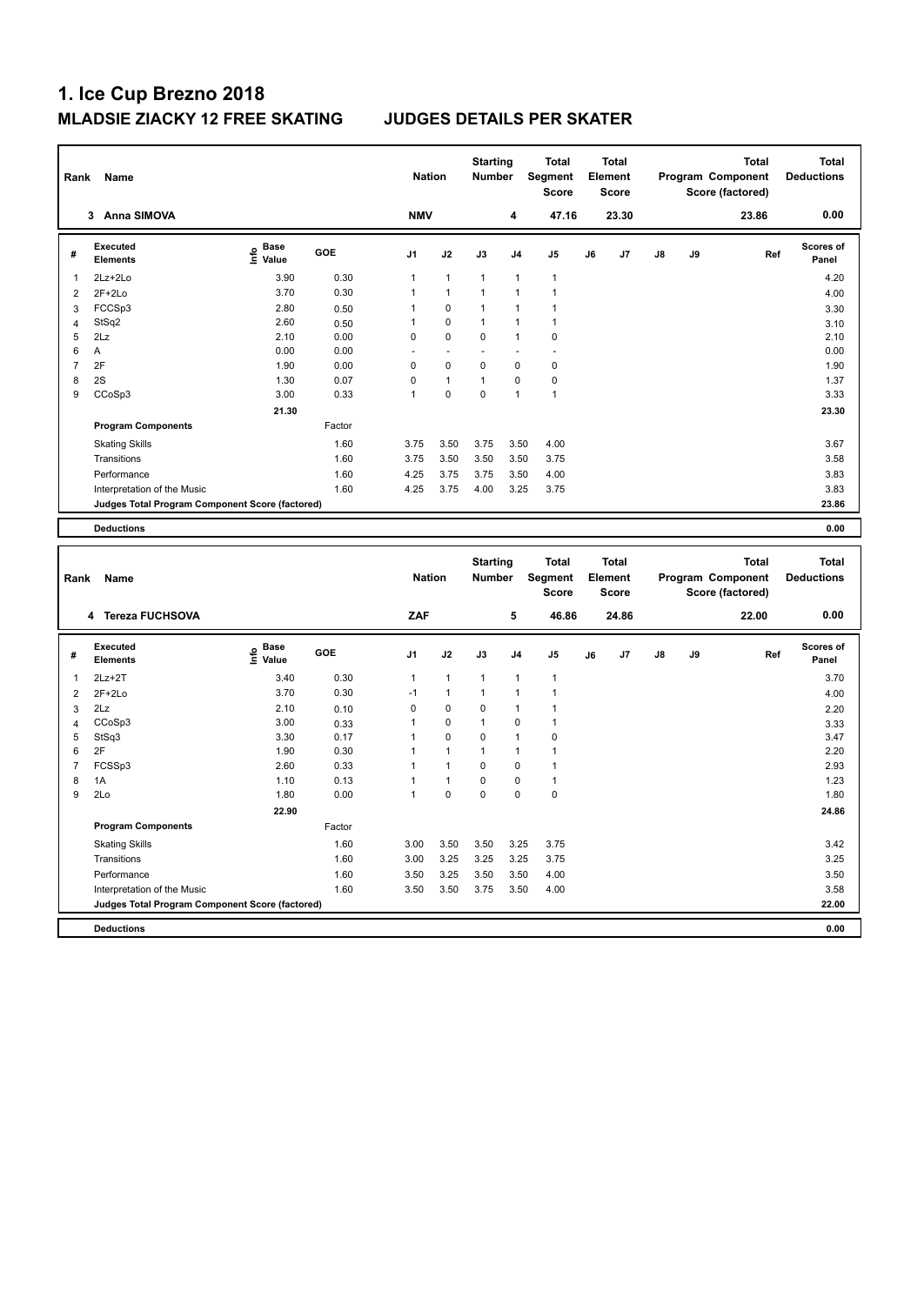| Rank                | Name                                            |                                           |                 | <b>Nation</b>                 |                             | <b>Starting</b><br><b>Number</b> |                            | Total<br>Segment<br><b>Score</b>        |    | Total<br>Element<br><b>Score</b>        |    |    | <b>Total</b><br>Program Component<br>Score (factored) | <b>Total</b><br><b>Deductions</b> |
|---------------------|-------------------------------------------------|-------------------------------------------|-----------------|-------------------------------|-----------------------------|----------------------------------|----------------------------|-----------------------------------------|----|-----------------------------------------|----|----|-------------------------------------------------------|-----------------------------------|
|                     | 5 Masa MOSKOVA                                  |                                           |                 | <b>NMV</b>                    |                             |                                  | 3                          | 44.91                                   |    | 23.17                                   |    |    | 21.74                                                 | 0.00                              |
| #                   | <b>Executed</b><br><b>Elements</b>              | $\frac{6}{5}$ Base<br>$\frac{5}{5}$ Value | GOE             | J <sub>1</sub>                | J2                          | J3                               | J <sub>4</sub>             | J <sub>5</sub>                          | J6 | J7                                      | J8 | J9 | Ref                                                   | <b>Scores of</b><br>Panel         |
| $\mathbf{1}$        | 2Lz+2Lo                                         | 3.90                                      | 0.20            | 0                             | 0                           | $\mathbf{1}$                     | $\mathbf{1}$               | $\overline{1}$                          |    |                                         |    |    |                                                       | 4.10                              |
| $\overline{2}$      | 2S                                              | 1.30                                      | 0.00            | $\mathbf 0$                   | $\pmb{0}$                   | 0                                | $\mathbf 0$                | $\mathbf 0$                             |    |                                         |    |    |                                                       | 1.30                              |
| $\mathbf{3}$        | 1A                                              | 1.10                                      | 0.20            | 1                             | $\mathbf{1}$                | 1                                | 0                          | $\overline{1}$                          |    |                                         |    |    |                                                       | 1.30                              |
| $\overline{4}$      | FCCSp3                                          | 2.80                                      | 0.17            | $\mathbf 0$                   | 0                           | $\mathbf{1}$                     | $\mathbf 0$                | $\overline{1}$                          |    |                                         |    |    |                                                       | 2.97                              |
| 5                   | $2F+2Lo$                                        | 3.70                                      | 0.00            | $\mathbf{1}$                  | 0                           | $\mathbf 0$                      | $\mathbf 0$                | $\pmb{0}$                               |    |                                         |    |    |                                                       | 3.70                              |
| 6                   | 2Lz                                             | 2.10                                      | 0.10            | $\pmb{0}$                     | 0                           | $\mathbf{1}$                     | $\mathbf 0$                | $\overline{1}$                          |    |                                         |    |    |                                                       | 2.20                              |
| $\overline{7}$      | 2F                                              | 1.90                                      | 0.10            | $\mathbf 0$                   | 0                           | $\mathbf{1}$                     | $\mathbf{1}$               | $\mathbf 0$                             |    |                                         |    |    |                                                       | 2.00                              |
| 8                   | StSq2                                           | 2.60                                      | 0.00            | $\mathbf 0$                   | $\pmb{0}$                   | 0                                | $\mathbf{1}$               | $\pmb{0}$                               |    |                                         |    |    |                                                       | 2.60                              |
| 9                   | CCoSp3                                          | 3.00                                      | 0.00            | $\mathbf 0$                   | $\pmb{0}$                   | 0                                | $\mathbf 0$                | $\overline{1}$                          |    |                                         |    |    |                                                       | 3.00                              |
|                     |                                                 | 22.40                                     |                 |                               |                             |                                  |                            |                                         |    |                                         |    |    |                                                       | 23.17                             |
|                     | <b>Program Components</b>                       |                                           | Factor          |                               |                             |                                  |                            |                                         |    |                                         |    |    |                                                       |                                   |
|                     | <b>Skating Skills</b>                           |                                           | 1.60            | 3.25                          | 2.75                        | 3.75                             | 3.25                       | 3.75                                    |    |                                         |    |    |                                                       | 3.42                              |
|                     | Transitions                                     |                                           | 1.60            | 3.00                          | 2.50                        | 3.50                             | 3.25                       | 3.75                                    |    |                                         |    |    |                                                       | 3.25                              |
|                     | Performance                                     |                                           | 1.60            | 3.50                          | 2.50                        | 3.75                             | 3.50                       | 3.50                                    |    |                                         |    |    |                                                       | 3.50                              |
|                     | Interpretation of the Music                     |                                           | 1.60            | 3.25                          | 2.50                        | 3.75                             | 3.50                       | 3.50                                    |    |                                         |    |    |                                                       | 3.42                              |
|                     | Judges Total Program Component Score (factored) |                                           |                 |                               |                             |                                  |                            |                                         |    |                                         |    |    |                                                       | 21.74                             |
|                     | <b>Deductions</b>                               |                                           |                 |                               |                             |                                  |                            |                                         |    |                                         |    |    |                                                       | 0.00                              |
|                     |                                                 |                                           |                 |                               |                             |                                  |                            |                                         |    |                                         |    |    |                                                       |                                   |
|                     |                                                 |                                           |                 |                               |                             |                                  |                            |                                         |    |                                         |    |    |                                                       |                                   |
| Rank                | Name                                            |                                           |                 | <b>Nation</b>                 |                             | <b>Starting</b><br><b>Number</b> |                            | <b>Total</b><br>Segment<br><b>Score</b> |    | <b>Total</b><br>Element<br><b>Score</b> |    |    | <b>Total</b><br>Program Component<br>Score (factored) | <b>Total</b><br><b>Deductions</b> |
|                     | 6 Lucia KOLMANOVA                               |                                           |                 | <b>PUK</b>                    |                             |                                  | 10                         | 43.09                                   |    | 21.90                                   |    |    | 21.19                                                 | 0.00                              |
| #                   | <b>Executed</b><br><b>Elements</b>              | <b>Base</b><br>١m<br>Value                | GOE             | J <sub>1</sub>                | J2                          | J3                               | J <sub>4</sub>             | J <sub>5</sub>                          | J6 | J7                                      | J8 | J9 | Ref                                                   | <b>Scores of</b><br>Panel         |
|                     |                                                 |                                           |                 |                               |                             |                                  |                            |                                         |    |                                         |    |    |                                                       |                                   |
| $\mathbf{1}$        | $2Lz + 2Lo <$                                   | $\,<$<br>3.40<br>$\,<$                    | $-0.30$         | $-1$                          | $-1$                        | $-1$<br>$-1$                     | -1                         | $-1$<br>$-1$                            |    |                                         |    |    |                                                       | 3.10                              |
| $\overline{2}$      | $2F+2Lo<$                                       | 3.20                                      | $-0.30$         | $\mathbf 0$                   | $-1$                        |                                  | $-1$                       |                                         |    |                                         |    |    |                                                       | 2.90                              |
| $\mathbf{3}$        | 1A                                              | 1.10<br>2.80                              | 0.00            | $\mathbf 0$<br>$\overline{1}$ | $\mathbf 0$<br>$\mathbf{1}$ | 0<br>$\mathbf{1}$                | $\mathbf 0$<br>$\mathbf 0$ | $\mathbf{1}$<br>$\mathbf{1}$            |    |                                         |    |    |                                                       | 1.10                              |
| $\overline{4}$<br>5 | FCCSp3<br>2Lz                                   | 2.10                                      | 0.50            | $\mathbf 0$                   | $\mathbf{1}$                | $\mathbf{1}$                     | 1                          | $\mathbf{1}$                            |    |                                         |    |    |                                                       | 3.30                              |
| 6                   | 2F                                              | 1.90                                      | 0.30<br>$-0.30$ | $-1$                          | $-1$                        | $-1$                             | $\mathbf 0$                | $-1$                                    |    |                                         |    |    |                                                       | 2.40<br>1.60                      |
| $\overline{7}$      | StSq3                                           | 3.30                                      | 0.00            | $\mathbf{1}$                  | $\Omega$                    | $\Omega$                         | $\Omega$                   | $\Omega$                                |    |                                         |    |    |                                                       | 3.30                              |
| 8                   | 2S                                              | 1.30                                      | 0.00            | $\mathbf 0$                   | 0                           | $\mathbf 0$                      | $\mathbf 0$                | $\mathbf 0$                             |    |                                         |    |    |                                                       | 1.30                              |
| 9                   | CCoSp3                                          | 3.00                                      | $-0.10$         | $-1$                          | $-1$                        | 0                                | $\mathbf 0$                | $\overline{1}$                          |    |                                         |    |    |                                                       | 2.90                              |
|                     |                                                 | 22.10                                     |                 |                               |                             |                                  |                            |                                         |    |                                         |    |    |                                                       | 21.90                             |
|                     | <b>Program Components</b>                       |                                           | Factor          |                               |                             |                                  |                            |                                         |    |                                         |    |    |                                                       |                                   |
|                     | <b>Skating Skills</b>                           |                                           | 1.60            | 3.25                          | 3.25                        | 3.50                             | 3.25                       | 4.00                                    |    |                                         |    |    |                                                       | 3.33                              |
|                     | Transitions                                     |                                           | 1.60            | 3.00                          | 3.00                        | 3.25                             | 3.50                       | 3.75                                    |    |                                         |    |    |                                                       | 3.25                              |
|                     | Performance                                     |                                           | 1.60            | 3.00                          | 3.25                        | 3.50                             | 3.25                       | 3.50                                    |    |                                         |    |    |                                                       | 3.33                              |
|                     | Interpretation of the Music                     |                                           | 1.60            | 3.00                          | 3.25                        | 3.50                             | 3.25                       | 3.50                                    |    |                                         |    |    |                                                       | 3.33                              |
|                     | Judges Total Program Component Score (factored) |                                           |                 |                               |                             |                                  |                            |                                         |    |                                         |    |    |                                                       | 21.19                             |

**Deductions 0.00**

< Under-rotated jump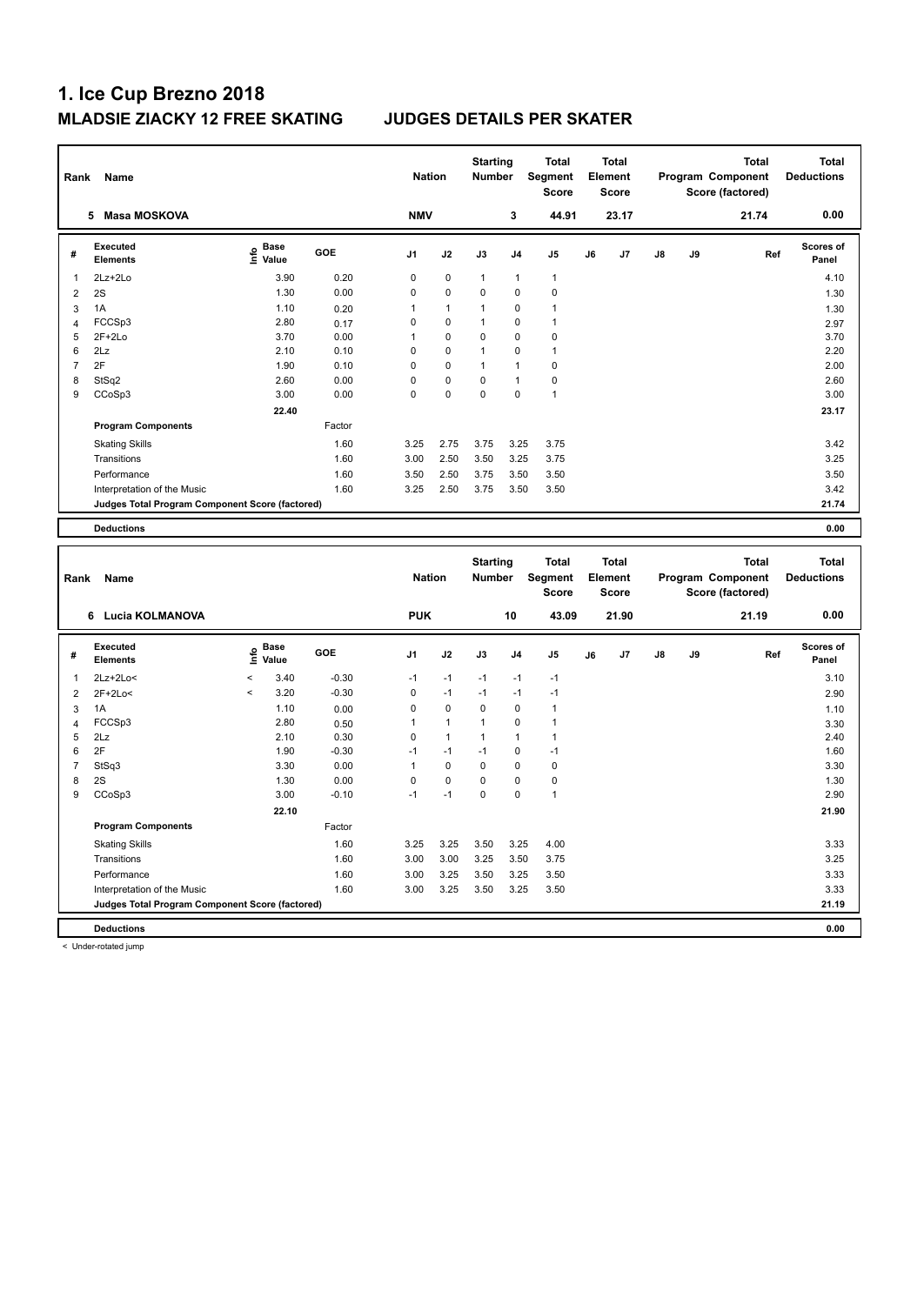| Rank           | Name                                            |      |                      |            | <b>Nation</b>  |             | <b>Starting</b><br><b>Number</b> |                | <b>Total</b><br>Segment<br><b>Score</b> |    | <b>Total</b><br>Element<br><b>Score</b> |               |    | <b>Total</b><br>Program Component<br>Score (factored) | Total<br><b>Deductions</b> |
|----------------|-------------------------------------------------|------|----------------------|------------|----------------|-------------|----------------------------------|----------------|-----------------------------------------|----|-----------------------------------------|---------------|----|-------------------------------------------------------|----------------------------|
|                | <b>Nina GUDERNOVA</b><br>7                      |      |                      |            | <b>BAP</b>     |             |                                  | $\overline{2}$ | 39.43                                   |    | 19.17                                   |               |    | 20.26                                                 | 0.00                       |
| #              | Executed<br><b>Elements</b>                     | ١nfo | <b>Base</b><br>Value | <b>GOE</b> | J <sub>1</sub> | J2          | J3                               | J <sub>4</sub> | J <sub>5</sub>                          | J6 | J7                                      | $\mathsf{J}8$ | J9 | Ref                                                   | Scores of<br>Panel         |
| 1              | 2Lze                                            | e    | 1.50                 | $-0.60$    | $-2$           | $-2$        | $-2$                             | $-2$           | $-2$                                    |    |                                         |               |    |                                                       | 0.90                       |
| $\overline{2}$ | $2F+2T$                                         |      | 3.20                 | 0.00       | 0              | $-1$        | 0                                | $\overline{1}$ | 0                                       |    |                                         |               |    |                                                       | 3.20                       |
| 3              | 1A                                              |      | 1.10                 | 0.00       | 0              | $\mathbf 0$ | 0                                | $\mathbf 0$    | $\pmb{0}$                               |    |                                         |               |    |                                                       | 1.10                       |
| 4              | FCCSp3                                          |      | 2.80                 | 0.17       | 0              | $\mathbf 0$ | 0                                | $\overline{1}$ | $\mathbf{1}$                            |    |                                         |               |    |                                                       | 2.97                       |
| 5              | $2Lo+2T$                                        |      | 3.10                 | 0.00       | 0              | $\mathbf 0$ | 0                                | $\mathbf{1}$   | 0                                       |    |                                         |               |    |                                                       | 3.10                       |
| 6              | 2Lo                                             |      | 1.80                 | $-0.60$    | $-2$           | $-2$        | $-1$                             | $-2$           | $-2$                                    |    |                                         |               |    |                                                       | 1.20                       |
| 7              | StSq1                                           |      | 1.80                 | 0.00       | $\Omega$       | $\Omega$    | $\Omega$                         | $\mathbf 0$    | $\mathbf{1}$                            |    |                                         |               |    |                                                       | 1.80                       |
| 8              | 2F                                              |      | 1.90                 | 0.00       | 0              | 0           | 0                                | 0              | $\pmb{0}$                               |    |                                         |               |    |                                                       | 1.90                       |
| 9              | CCoSp3                                          |      | 3.00                 | 0.00       | 0              | $\pmb{0}$   | 0                                | $\mathbf 0$    | $\mathbf{1}$                            |    |                                         |               |    |                                                       | 3.00                       |
|                |                                                 |      | 20.20                |            |                |             |                                  |                |                                         |    |                                         |               |    |                                                       | 19.17                      |
|                | <b>Program Components</b>                       |      |                      | Factor     |                |             |                                  |                |                                         |    |                                         |               |    |                                                       |                            |
|                | <b>Skating Skills</b>                           |      |                      | 1.60       | 3.00           | 2.75        | 3.50                             | 3.50           | 3.50                                    |    |                                         |               |    |                                                       | 3.33                       |
|                | Transitions                                     |      |                      | 1.60       | 2.75           | 2.50        | 3.25                             | 3.00           | 3.50                                    |    |                                         |               |    |                                                       | 3.00                       |
|                | Performance                                     |      |                      | 1.60       | 3.00           | 2.75        | 3.25                             | 3.00           | 3.50                                    |    |                                         |               |    |                                                       | 3.08                       |
|                | Interpretation of the Music                     |      |                      | 1.60       | 3.00           | 2.75        | 3.50                             | 3.25           | 3.50                                    |    |                                         |               |    |                                                       | 3.25                       |
|                | Judges Total Program Component Score (factored) |      |                      |            |                |             |                                  |                |                                         |    |                                         |               |    |                                                       | 20.26                      |
|                | <b>Deductions</b>                               |      |                      |            |                |             |                                  |                |                                         |    |                                         |               |    |                                                       | 0.00                       |

e Wrong edge

| Rank | Name                                            |         |                                  |         | <b>Nation</b>  |             | <b>Starting</b><br><b>Number</b> |                | <b>Total</b><br>Segment<br><b>Score</b> |    | <b>Total</b><br>Element<br><b>Score</b> |               |    | <b>Total</b><br>Program Component<br>Score (factored) | <b>Total</b><br><b>Deductions</b> |
|------|-------------------------------------------------|---------|----------------------------------|---------|----------------|-------------|----------------------------------|----------------|-----------------------------------------|----|-----------------------------------------|---------------|----|-------------------------------------------------------|-----------------------------------|
|      | Ela ZAMECNIKOVA<br>8                            |         |                                  |         | <b>HAM</b>     |             |                                  | 1              | 37.57                                   |    | 20.10                                   |               |    | 17.47                                                 | 0.00                              |
| #    | Executed<br><b>Elements</b>                     |         | <b>Base</b><br>e Base<br>⊆ Value | GOE     | J <sub>1</sub> | J2          | J3                               | J <sub>4</sub> | J5                                      | J6 | J <sub>7</sub>                          | $\mathsf{J}8$ | J9 | Ref                                                   | Scores of<br>Panel                |
| 1    | 2F                                              |         | 1.90                             | 0.00    | $\mathbf 0$    | $\mathbf 0$ | $\mathbf 0$                      | $\mathbf 0$    | $\pmb{0}$                               |    |                                         |               |    |                                                       | 1.90                              |
| 2    | $2Lz+2T$                                        |         | 3.40                             | $-0.30$ | $-1$           | $-1$        | $-1$                             | $-1$           | $-1$                                    |    |                                         |               |    |                                                       | 3.10                              |
| 3    | 2F                                              |         | 1.90                             | 0.00    | 0              | $\mathbf 0$ | $\mathbf 0$                      | $\mathbf 0$    | $\pmb{0}$                               |    |                                         |               |    |                                                       | 1.90                              |
| 4    | FCSp3                                           |         | 2.80                             | 0.00    | 0              | 0           | $\mathbf 0$                      | 0              | 0                                       |    |                                         |               |    |                                                       | 2.80                              |
| 5    | $2Lz+2T<$                                       | $\,<\,$ | 3.00                             | $-0.30$ | $-1$           | $-1$        | $-1$                             | $-1$           | $-2$                                    |    |                                         |               |    |                                                       | 2.70                              |
| 6    | StSq1                                           |         | 1.80                             | 0.00    | $-1$           | $\mathbf 0$ | $\Omega$                         | $\pmb{0}$      | $\pmb{0}$                               |    |                                         |               |    |                                                       | 1.80                              |
|      | 1A                                              |         | 1.10                             | 0.00    | 0              | $\mathbf 0$ | $\mathbf 0$                      | 0              | 0                                       |    |                                         |               |    |                                                       | 1.10                              |
| 8    | 2Lo                                             |         | 1.80                             | 0.00    | 0              | $\mathbf 0$ | $\Omega$                         | 0              | 0                                       |    |                                         |               |    |                                                       | 1.80                              |
| 9    | CCoSp3                                          |         | 3.00                             | 0.00    | $-1$           | $\mathbf 0$ | $\mathbf 0$                      | $\mathbf 0$    | $\pmb{0}$                               |    |                                         |               |    |                                                       | 3.00                              |
|      |                                                 |         | 20.70                            |         |                |             |                                  |                |                                         |    |                                         |               |    |                                                       | 20.10                             |
|      | <b>Program Components</b>                       |         |                                  | Factor  |                |             |                                  |                |                                         |    |                                         |               |    |                                                       |                                   |
|      | <b>Skating Skills</b>                           |         |                                  | 1.60    | 2.25           | 2.50        | 3.00                             | 3.50           | 3.00                                    |    |                                         |               |    |                                                       | 2.83                              |
|      | Transitions                                     |         |                                  | 1.60    | 2.00           | 2.25        | 2.75                             | 3.00           | 3.00                                    |    |                                         |               |    |                                                       | 2.67                              |
|      | Performance                                     |         |                                  | 1.60    | 2.25           | 2.25        | 3.00                             | 3.25           | 3.00                                    |    |                                         |               |    |                                                       | 2.75                              |
|      | Interpretation of the Music                     |         |                                  | 1.60    | 2.25           | 2.25        | 3.25                             | 3.00           | 2.75                                    |    |                                         |               |    |                                                       | 2.67                              |
|      | Judges Total Program Component Score (factored) |         |                                  |         |                |             |                                  |                |                                         |    |                                         |               |    |                                                       | 17.47                             |
|      | <b>Deductions</b>                               |         |                                  |         |                |             |                                  |                |                                         |    |                                         |               |    |                                                       | 0.00                              |

< Under-rotated jump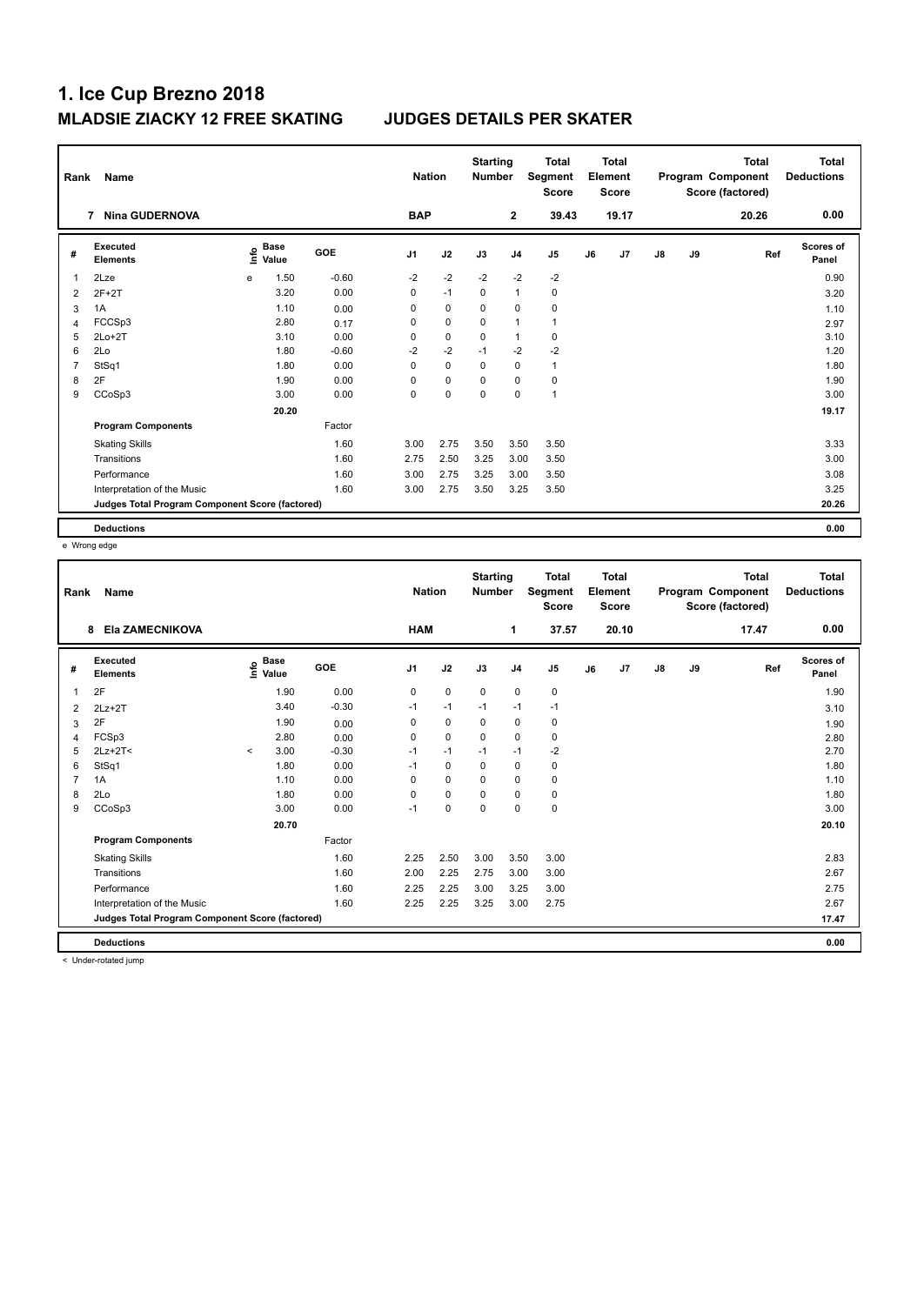| Rank           | Name                                            |                                           |              | <b>Nation</b>           |             | <b>Starting</b><br>Number |                   | <b>Total</b><br>Segment<br><b>Score</b> |    | <b>Total</b><br>Element<br><b>Score</b> |    |    | <b>Total</b><br>Program Component<br>Score (factored) | <b>Total</b><br><b>Deductions</b> |
|----------------|-------------------------------------------------|-------------------------------------------|--------------|-------------------------|-------------|---------------------------|-------------------|-----------------------------------------|----|-----------------------------------------|----|----|-------------------------------------------------------|-----------------------------------|
|                | 9 Adela SIROTKOVA                               |                                           |              | <b>HAM</b>              |             |                           | $\overline{7}$    | 36.20                                   |    | 19.77                                   |    |    | 16.93                                                 | 0.50                              |
| #              | Executed<br><b>Elements</b>                     | $\frac{e}{E}$ Base<br>$\frac{E}{E}$ Value | GOE          | J1                      | J2          | J3                        | J4                | J <sub>5</sub>                          | J6 | J7                                      | J8 | J9 | Ref                                                   | Scores of<br>Panel                |
| $\mathbf{1}$   | $2F+2Lo$                                        | 3.70                                      | 0.00         | $\mathbf 0$             | 0           | 0                         | 0                 | $\mathbf 0$                             |    |                                         |    |    |                                                       | 3.70                              |
| $\overline{2}$ | 2Lz                                             | 2.10                                      | 0.00         | $\mathbf 0$             | 0           | 0                         | 0                 | $\pmb{0}$                               |    |                                         |    |    |                                                       | 2.10                              |
| 3              | $2F+2T$                                         | 3.20                                      | 0.10         | $\mathbf 0$             | $\mathbf 0$ | 1                         | 0                 | $\overline{1}$                          |    |                                         |    |    |                                                       | 3.30                              |
| $\overline{4}$ | FCS <sub>p2</sub>                               | 2.30                                      | 0.17         | $\mathbf 0$             | 0           | 1                         | 0                 | $\overline{1}$                          |    |                                         |    |    |                                                       | 2.47                              |
| 5              | 2Lo                                             | 1.80                                      | 0.00         | $\mathbf 0$             | $\mathbf 0$ | 0                         | 0                 | $\pmb{0}$                               |    |                                         |    |    |                                                       | 1.80                              |
| 6              | 2Lz                                             | 2.10                                      | $-0.20$      | $\mathbf 0$             | $-2$        | $-1$                      | 0                 | $-1$                                    |    |                                         |    |    |                                                       | 1.90                              |
| $\overline{7}$ | CCoSp3                                          | 3.00                                      | $-0.50$      | $-2$                    | $-2$        | $-2$                      | $-1$              | $-1$                                    |    |                                         |    |    |                                                       | 2.50                              |
| 8              | StSq1                                           | 1.80                                      | $-0.90$      | $-3$                    | $-3$        | $-3$                      | $-3$              | $-3$                                    |    |                                         |    |    |                                                       | 0.90                              |
| 9              | 1A                                              | 1.10                                      | 0.00         | $\Omega$                | 0           | $\mathbf 0$               | $\Omega$          | $\mathbf{1}$                            |    |                                         |    |    |                                                       | 1.10                              |
|                |                                                 | 21.10                                     |              |                         |             |                           |                   |                                         |    |                                         |    |    |                                                       | 19.77                             |
|                | <b>Program Components</b>                       |                                           | Factor       |                         |             |                           |                   |                                         |    |                                         |    |    |                                                       |                                   |
|                | <b>Skating Skills</b>                           |                                           | 1.60         | 2.50                    | 2.25        | 3.25                      | 2.75              | 3.25                                    |    |                                         |    |    |                                                       | 2.83                              |
|                | Transitions                                     |                                           | 1.60         | 2.00                    | 2.00        | 3.00                      | 2.50              | 3.00                                    |    |                                         |    |    |                                                       | 2.50                              |
|                | Performance                                     |                                           | 1.60         | 2.50                    | 2.25        | 3.00                      | 2.50              | 3.00                                    |    |                                         |    |    |                                                       | 2.67                              |
|                | Interpretation of the Music                     |                                           | 1.60         | 2.25                    | 2.00        | 3.00                      | 2.50              | 3.00                                    |    |                                         |    |    |                                                       | 2.58                              |
|                | Judges Total Program Component Score (factored) |                                           |              |                         |             |                           |                   |                                         |    |                                         |    |    |                                                       | 16.93                             |
|                |                                                 |                                           |              |                         |             |                           |                   |                                         |    |                                         |    |    |                                                       |                                   |
|                | <b>Deductions</b>                               | Falls:                                    | $-0.50$      |                         |             |                           |                   |                                         |    |                                         |    |    |                                                       | $-0.50$                           |
|                |                                                 |                                           |              |                         |             |                           |                   |                                         |    |                                         |    |    |                                                       |                                   |
| Rank           | Name                                            |                                           |              | <b>Nation</b>           |             | <b>Starting</b><br>Number |                   | <b>Total</b><br>Segment<br><b>Score</b> |    | <b>Total</b><br>Element<br>Score        |    |    | <b>Total</b><br>Program Component<br>Score (factored) | <b>Total</b><br><b>Deductions</b> |
|                | 10 Laura DEBNAROVA                              |                                           |              | <b>ZVM</b>              |             |                           | 11                | 34.20                                   |    | 16.20                                   |    |    | 18.00                                                 | 0.00                              |
| $\#$           | Executed<br><b>Elements</b>                     | e Base<br>E Value                         | GOE          | J1                      | J2          | J3                        | J4                | J <sub>5</sub>                          | J6 | J7                                      | J8 | J9 | Ref                                                   | <b>Scores of</b><br>Panel         |
|                |                                                 |                                           |              |                         |             |                           |                   |                                         |    |                                         |    |    |                                                       |                                   |
| $\mathbf{1}$   | 2Lze+2Lo                                        | 3.30<br>e                                 | $-0.60$      | $-2$                    | $-2$        | $-2$                      | $-2$              | $-2$                                    |    |                                         |    |    |                                                       | 2.70                              |
| $\overline{2}$ | CCoSp3                                          | 3.00                                      | 0.00         | $\mathbf 0$             | $\mathbf 0$ | 0                         | 0                 | $\pmb{0}$                               |    |                                         |    |    |                                                       | 3.00                              |
| 3              | StSq1                                           | 1.80                                      | 0.00         | $\mathbf 0$             | 0           | 0                         | 0                 | $\mathbf 0$                             |    |                                         |    |    |                                                       | 1.80                              |
| $\overline{4}$ | 2S                                              | 1.30                                      | 0.00         | $\mathbf 0$             | $\mathbf 0$ | 0                         | 0                 | $\mathbf 0$                             |    |                                         |    |    |                                                       | 1.30                              |
| 5              | 2F<+2Lo<                                        | 2.70<br>$\,<$                             | $-0.60$      | $-2$                    | $-2$        | $-1$                      | $-2$              | $-2$                                    |    |                                         |    |    |                                                       | 2.10                              |
| 6              | $2$ Lze $<$                                     | 1.40<br>e<br>$\,<$                        | $-0.60$      | $-2$                    | $-2$        | $-2$                      | $-2$              | $-2$                                    |    |                                         |    |    |                                                       | 0.80                              |
| $\overline{7}$ | 2F<                                             | 1.40                                      | $-0.30$      | $-1$                    | $-1$        | $-1$                      | $-1$              | $-2$                                    |    |                                         |    |    |                                                       | 1.10                              |
| 8<br>9         | FCSSp2<br>1A                                    | 2.30<br>1.10                              | 0.00<br>0.00 | $\mathbf 0$<br>$\Omega$ | 0<br>0      | 0<br>$\Omega$             | 0<br>$\mathbf{1}$ | $\overline{1}$<br>$\mathbf 0$           |    |                                         |    |    |                                                       | 2.30<br>1.10                      |
|                |                                                 |                                           |              |                         |             |                           |                   |                                         |    |                                         |    |    |                                                       |                                   |
|                |                                                 | 18.30                                     |              |                         |             |                           |                   |                                         |    |                                         |    |    |                                                       | 16.20                             |
|                | <b>Program Components</b>                       |                                           | Factor       |                         |             |                           |                   |                                         |    |                                         |    |    |                                                       |                                   |
|                | <b>Skating Skills</b>                           |                                           | 1.60         | 2.50                    | 2.50        | 3.00                      | 3.25              | 3.50                                    |    |                                         |    |    |                                                       | 2.92                              |
|                | Transitions                                     |                                           | 1.60         | 2.25                    | 2.25        | 2.75                      | 3.00              | 3.25                                    |    |                                         |    |    |                                                       | 2.67                              |
|                | Performance                                     |                                           | 1.60         | 2.75                    | 2.75        | 2.75                      | 3.25              | 3.00                                    |    |                                         |    |    |                                                       | 2.83                              |
|                | Interpretation of the Music                     |                                           | 1.60         | 2.50                    | 2.50        | 3.00                      | 3.00              | 3.00                                    |    |                                         |    |    |                                                       | 2.83                              |
|                | Judges Total Program Component Score (factored) |                                           |              |                         |             |                           |                   |                                         |    |                                         |    |    |                                                       | 18.00                             |

< Under-rotated jump e Wrong edge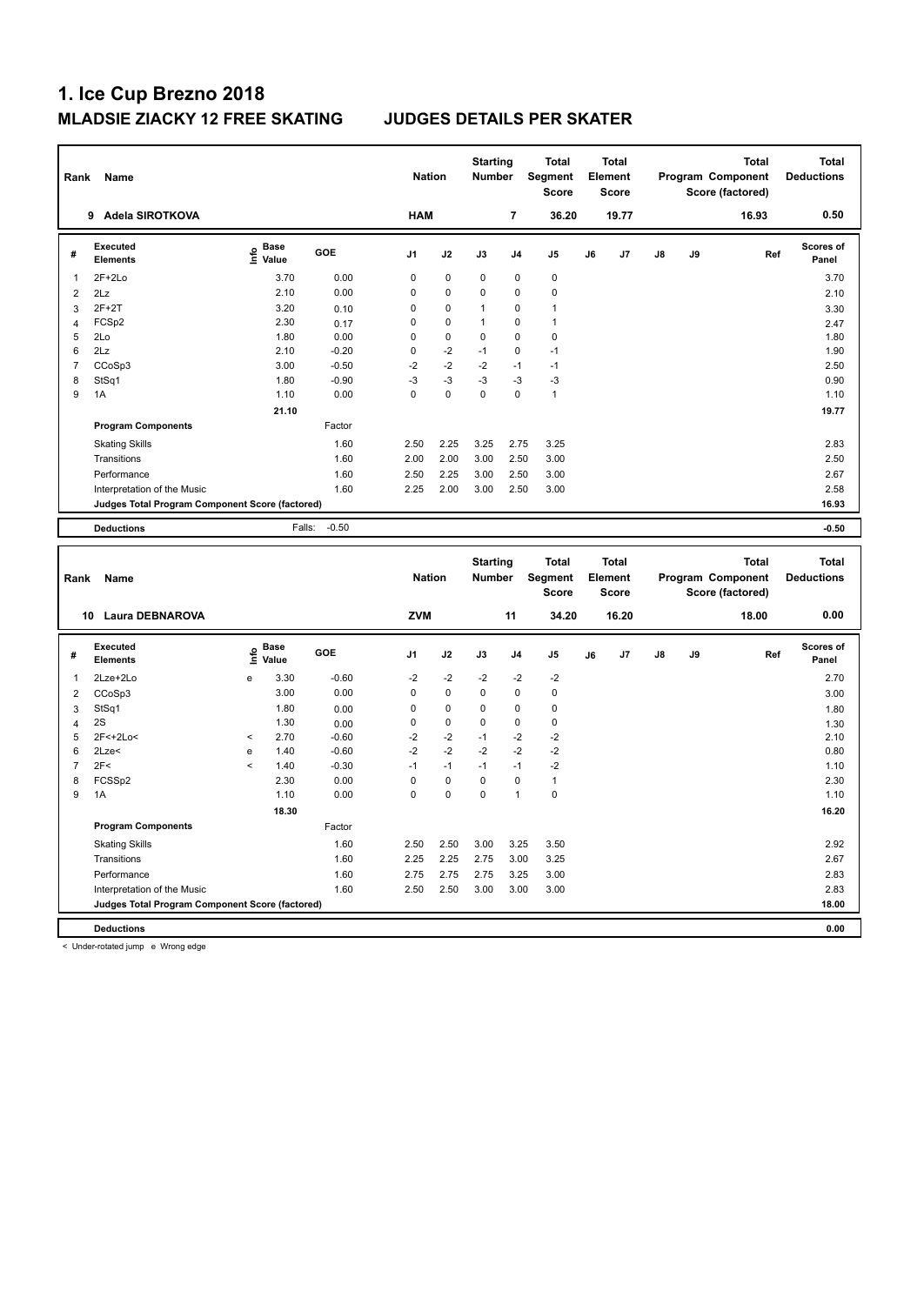| Rank           | Name                                            |                          |                      |            | <b>Nation</b>  |             | <b>Starting</b><br><b>Number</b> |                | <b>Total</b><br>Segment<br><b>Score</b> |    | Total<br>Element<br><b>Score</b> |    |    | <b>Total</b><br>Program Component<br>Score (factored) | Total<br><b>Deductions</b> |
|----------------|-------------------------------------------------|--------------------------|----------------------|------------|----------------|-------------|----------------------------------|----------------|-----------------------------------------|----|----------------------------------|----|----|-------------------------------------------------------|----------------------------|
|                | Olivia SIMONCIKOVA<br>11                        |                          |                      |            | <b>BB</b>      |             |                                  | 13             | 33.66                                   |    | 16.42                            |    |    | 17.74                                                 | 0.50                       |
| #              | <b>Executed</b><br><b>Elements</b>              | ١nfo                     | <b>Base</b><br>Value | <b>GOE</b> | J <sub>1</sub> | J2          | J3                               | J <sub>4</sub> | J5                                      | J6 | J7                               | J8 | J9 | Ref                                                   | Scores of<br>Panel         |
| 1              | 2F<+1A+SEQ                                      | $\overline{\phantom{a}}$ | 2.00                 | $-0.30$    | $-2$           | $-1$        | $-1$                             | $-1$           | $-1$                                    |    |                                  |    |    |                                                       | 1.70                       |
| $\overline{2}$ | 2F<                                             | $\prec$                  | 1.40                 | $-0.90$    | $-3$           | $-3$        | $-3$                             | $-3$           | $-3$                                    |    |                                  |    |    |                                                       | 0.50                       |
| 3              | 2Lo                                             |                          | 1.80                 | 0.00       | 0              | $\mathbf 0$ | 0                                | $\mathbf 0$    | $\pmb{0}$                               |    |                                  |    |    |                                                       | 1.80                       |
| $\overline{4}$ | CCoSp3                                          |                          | 3.00                 | $-0.10$    | $-2$           | $-1$        | $\Omega$                         | $\mathbf 0$    | $\mathbf{1}$                            |    |                                  |    |    |                                                       | 2.90                       |
| 5              | StSq2                                           |                          | 2.60                 | 0.00       | 0              | 0           | 0                                | $-1$           | 0                                       |    |                                  |    |    |                                                       | 2.60                       |
| 6              | 2S                                              |                          | 1.30                 | 0.00       | $\Omega$       | $\mathbf 0$ | $\Omega$                         | $\mathbf 0$    | $\mathbf 0$                             |    |                                  |    |    |                                                       | 1.30                       |
| 7              | 2Lo+1A+SEQ                                      |                          | 2.32                 | $-0.10$    | $-1$           | $\mathbf 0$ | $\Omega$                         | $-1$           | 0                                       |    |                                  |    |    |                                                       | 2.22                       |
| 8              | FSSp2                                           |                          | 2.30                 | $-0.20$    | $-1$           | $-1$        | 0                                | $-1$           | 0                                       |    |                                  |    |    |                                                       | 2.10                       |
| 9              | 2S                                              |                          | 1.30                 | 0.00       | $\Omega$       | 0           | 0                                | $\Omega$       | $\pmb{0}$                               |    |                                  |    |    |                                                       | 1.30                       |
|                |                                                 |                          | 18.02                |            |                |             |                                  |                |                                         |    |                                  |    |    |                                                       | 16.42                      |
|                | <b>Program Components</b>                       |                          |                      | Factor     |                |             |                                  |                |                                         |    |                                  |    |    |                                                       |                            |
|                | <b>Skating Skills</b>                           |                          |                      | 1.60       | 2.50           | 2.75        | 3.25                             | 2.75           | 3.25                                    |    |                                  |    |    |                                                       | 2.92                       |
|                | Transitions                                     |                          |                      | 1.60       | 2.50           | 2.50        | 3.00                             | 2.50           | 3.25                                    |    |                                  |    |    |                                                       | 2.67                       |
|                | Performance                                     |                          |                      | 1.60       | 2.50           | 2.50        | 3.25                             | 2.50           | 3.25                                    |    |                                  |    |    |                                                       | 2.75                       |
|                | Interpretation of the Music                     |                          |                      | 1.60       | 2.50           | 2.50        | 3.25                             | 2.50           | 3.25                                    |    |                                  |    |    |                                                       | 2.75                       |
|                | Judges Total Program Component Score (factored) |                          |                      |            |                |             |                                  |                |                                         |    |                                  |    |    |                                                       | 17.74                      |
|                | <b>Deductions</b>                               |                          | Falls:               | $-0.50$    |                |             |                                  |                |                                         |    |                                  |    |    |                                                       | $-0.50$                    |

< Under-rotated jump

| Rank | <b>Name</b>                                     |         |                                    |         | <b>Nation</b>  |             | <b>Starting</b><br><b>Number</b> |                | <b>Total</b><br>Segment<br><b>Score</b> |    | <b>Total</b><br>Element<br><b>Score</b> |               |    | <b>Total</b><br>Program Component<br>Score (factored) | <b>Total</b><br><b>Deductions</b> |
|------|-------------------------------------------------|---------|------------------------------------|---------|----------------|-------------|----------------------------------|----------------|-----------------------------------------|----|-----------------------------------------|---------------|----|-------------------------------------------------------|-----------------------------------|
|      | <b>Karin BOBCEKOVA</b><br>$12 \,$               |         |                                    |         | ZAF            |             |                                  | 14             | 31.64                                   |    | 14.67                                   |               |    | 17.47                                                 | 0.50                              |
| #    | Executed<br><b>Elements</b>                     |         | <b>Base</b><br>$\frac{6}{5}$ Value | GOE     | J <sub>1</sub> | J2          | J3                               | J <sub>4</sub> | J <sub>5</sub>                          | J6 | J7                                      | $\mathsf{J}8$ | J9 | Ref                                                   | <b>Scores of</b><br>Panel         |
| 1    | 2Lo                                             |         | 1.80                               | $-0.90$ | -3             | $-3$        | $-3$                             | $-3$           | $-3$                                    |    |                                         |               |    |                                                       | 0.90                              |
| 2    | 2S                                              |         | 1.30                               | $-0.13$ | $-2$           | $\mathbf 0$ | 0                                | 0              | $-2$                                    |    |                                         |               |    |                                                       | 1.17                              |
| 3    | $1A+2T<$                                        | $\prec$ | 2.00                               | $-0.20$ | $-1$           | $-1$        | $-1$                             | 0              | $-2$                                    |    |                                         |               |    |                                                       | 1.80                              |
| 4    | FSSp2                                           |         | 2.30                               | $-0.20$ | $-2$           | $-1$        | $-1$                             | 0              | $\mathbf 0$                             |    |                                         |               |    |                                                       | 2.10                              |
| 5    | StSq1                                           |         | 1.80                               | 0.00    | 0              | 0           | 0                                | 0              | 0                                       |    |                                         |               |    |                                                       | 1.80                              |
| 6    | $2Lo+2T<$                                       | $\prec$ | 2.70                               | $-0.50$ | $-2$           | $-2$        | $-1$                             | 0              | $-2$                                    |    |                                         |               |    |                                                       | 2.20                              |
|      | 2S                                              |         | 1.30                               | 0.00    | 0              | $\mathbf 0$ | 0                                | 0              | $-1$                                    |    |                                         |               |    |                                                       | 1.30                              |
| 8    | CCoSp2                                          |         | 2.50                               | $-0.20$ | $-1$           | $-1$        | $-1$                             | $\mathbf 0$    | $\pmb{0}$                               |    |                                         |               |    |                                                       | 2.30                              |
| 9    | 1A                                              |         | 1.10                               | 0.00    | $\Omega$       | $\mathbf 0$ | $\mathbf 0$                      | $\overline{1}$ | $\pmb{0}$                               |    |                                         |               |    |                                                       | 1.10                              |
|      |                                                 |         | 16.80                              |         |                |             |                                  |                |                                         |    |                                         |               |    |                                                       | 14.67                             |
|      | <b>Program Components</b>                       |         |                                    | Factor  |                |             |                                  |                |                                         |    |                                         |               |    |                                                       |                                   |
|      | <b>Skating Skills</b>                           |         |                                    | 1.60    | 2.50           | 2.75        | 3.00                             | 3.00           | 2.75                                    |    |                                         |               |    |                                                       | 2.83                              |
|      | Transitions                                     |         |                                    | 1.60    | 2.50           | 2.50        | 2.75                             | 2.75           | 2.75                                    |    |                                         |               |    |                                                       | 2.67                              |
|      | Performance                                     |         |                                    | 1.60    | 2.50           | 2.50        | 3.00                             | 3.00           | 2.75                                    |    |                                         |               |    |                                                       | 2.75                              |
|      | Interpretation of the Music                     |         |                                    | 1.60    | 2.50           | 2.50        | 3.25                             | 2.75           | 2.75                                    |    |                                         |               |    |                                                       | 2.67                              |
|      | Judges Total Program Component Score (factored) |         |                                    |         |                |             |                                  |                |                                         |    |                                         |               |    |                                                       | 17.47                             |
|      | <b>Deductions</b>                               |         | Falls:                             | $-0.50$ |                |             |                                  |                |                                         |    |                                         |               |    |                                                       | $-0.50$                           |

< Under-rotated jump